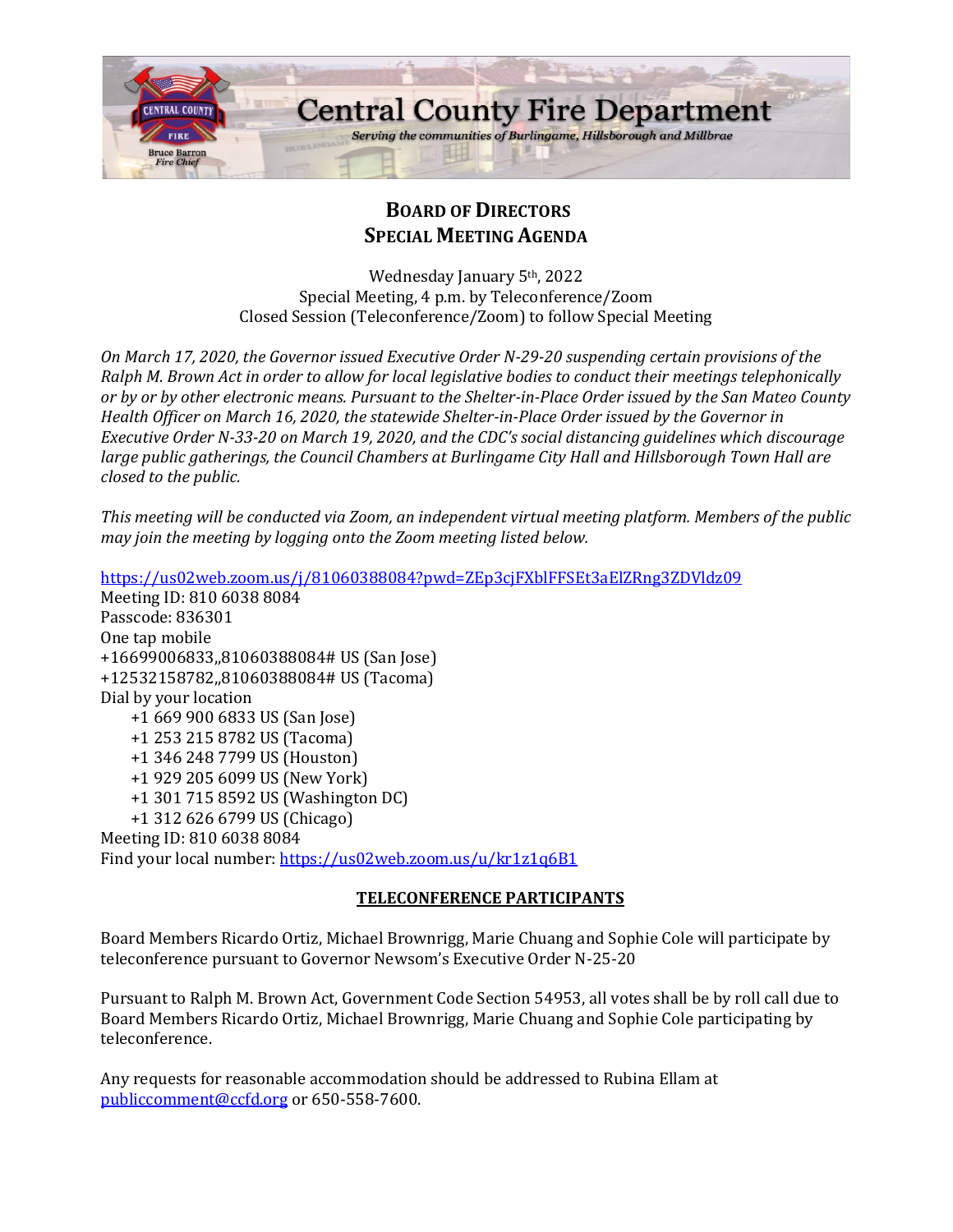

# **2. PLEDGE OF ALLEGIANCE**

- **3. ROLL CALL**
- **4. APPROVAL OF MINUTES** There are no minutes to approve.

# **5. REPORT OUT FROM CLOSED SESSION**

a. Report out from closed session of December 8, 2021

# **6. PUBLIC COMMENTS – NON-AGENDA**

The Ralph M. Brown Act (the State local agency open meeting law) prohibits the Board from acting on any matter which is not on the agenda. It is the policy of the Board to refer such matters to staff for investigation and/or action. For purposes of this teleconference meeting, members of the public may provide written comments by email to *[publiccomment@ccfd.org](mailto:publiccomment@ccfd.org)*. Emailed comments should include the specific agenda item on which you are commenting on or note that your comment concerns an item that is not on the agenda. The length of the emailed comment should be commensurate with the three minutes allowed for verbal comments, which is approximately 250- 300 words. To ensure your comment is received and read to the Board of Directors for the appropriate agenda item, please submit your email no later than 3 p.m. on Wednesday, December 8, 2021.

# **7. CONSENT CALENDAR**

a. Resolution Finding that Meetings of the Central County Fire Department Fire Board via Teleconference protect against the ongoing and imminent health and safety risks posed by COVID-19 and determining that all such meetings will continue to be by teleconference pursuant to California Government Code Section 54953(e)

# **8. PUBLIC HEARING**

There are no public hearing items for this meeting.

# **9. STAFF REPORTS**

There are no staff reports for this meeting.

# **10. BOARD OF DIRECTORS' COMMENTS**

# **11. ADJOURN TO CLOSED SESSION**

#### **12. CLOSED SESSION**

a. Conference with Labor Negotiator for Central County Firefighters Union (Fire Captains, Firefighters, Fire Inspector and Deputy Fire Marshal) and Fire Administrators (Battalion Chiefs and Fire Marshal) (GC#54957.6(a)). Agency Negotiators: Kristin Armbruster, HR Manager, Town of Hillsborough, and Timothy Davis, Attorney, Burke, Williams & Sorensen

# **13. REPORT OUT FROM CLOSED SESSION**

The report out will be made at the next regular meeting on February 9, 2022.

# **14. ADJOURN FROM CLOSED SESSION**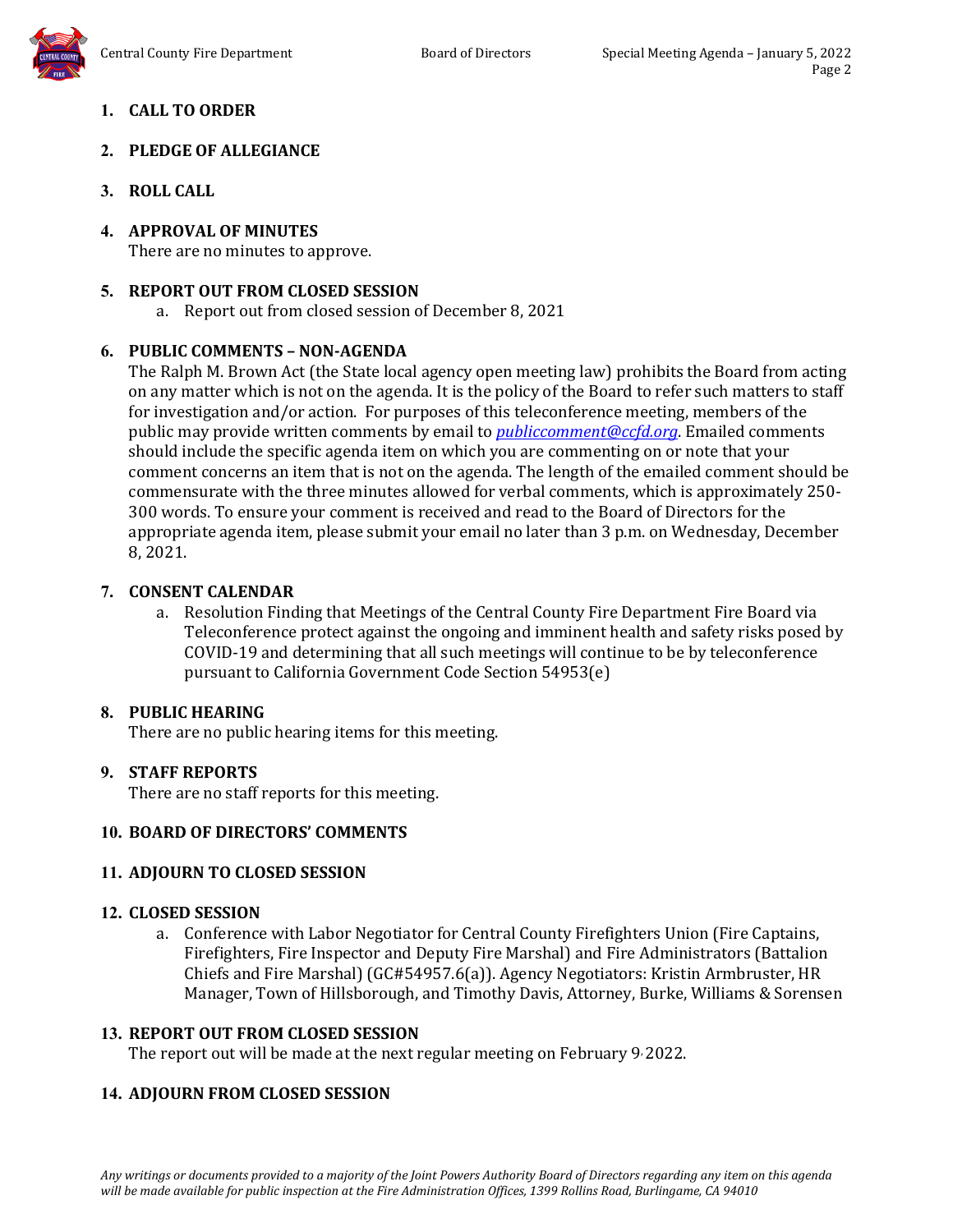

# **AGENDA ITEM:** 7a **STAFF REPORT MTG. DATE:** January 5, 2022

**TO:** Board of Directors

**DATE:** January 5, 2022

**FROM:** Jean Savaree, Department Counsel

**APPROVED BY: \_\_\_\_\_\_\_\_\_\_\_\_\_\_\_\_\_\_\_\_\_\_\_\_\_\_\_\_\_** Ann E. Ritzma, CAO

**SUBJECT:** Resolution Finding that Meetings of the Fire Board via Teleconference protect against the ongoing and imminent health and safety risks posed by COVID-19 and determining that all such meetings will continue to be by teleconference pursuant to California Government Code Section 54953(e)

# **Recommendation:**

Staff recommends that the Fire Board adopt the attached resolution, making the findings required under AB 361 (California Government Code Section 54953) to continue holding public meetings of the Fire Board by Zoom videoconference/teleconference to allow Board members, staff, and the public to attend meetings remotely.

# **Background and Discussion:**

On December 8, 2021, the Fire Board approved a resolution that made the findings required to continue the Fire Board's practice of holding public meetings via Zoom teleconference pursuant to AB 361 (California Government Code Section 54953). Specifically, the resolution found that:

- 1) the declared state of emergency remains in effect;<br>2) State or local officials have imposed or recommenc
- State or local officials have imposed or recommended measures to promote social distancing; and
- 3) meeting in person would present imminent risks to the health and safety or attendees.

Pursuant to AB 361, the Board's findings and authorization to continue meeting remotely cannot remain effective for more than thirty (30) days. As such, the Board must reconsider its determination at each of its meetings to reauthorize remote meetings until the Board no longer believes remote meetings are necessary.

The attached resolution mirrors the findings made by the Fire Board on December 8, 2021. Staff believes that these findings can be made again. As discussed in the staff report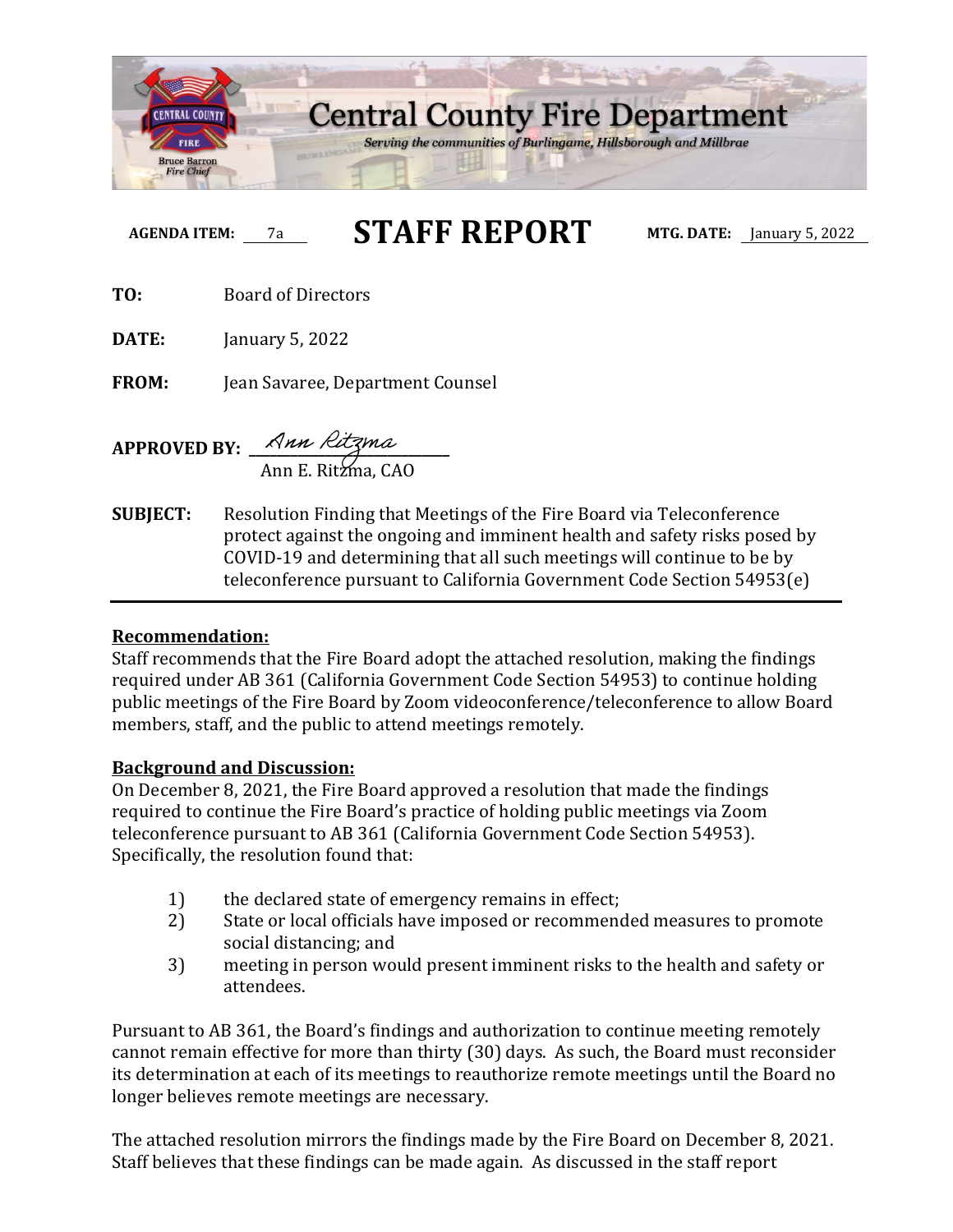accompanying the resolution December 8, the San Mateo County Health Officer's most recent distancing order requires face coverings to be worn in all indoor public settings (Order No. c19-12, dated August 2, 2021). This face coving order is based on the threat of COVID-19 transmission, which is still prevalent. The face covering mandate issued through Order No. c19-12 attempts to balance that threat of transmission with the "strategy to support the continued operations of businesses, activities, and schools." The Order finds that "Universal indoor use of face coverings, also known as masking, is the least disruptive and most immediately impactful additional measure to take."

On December 15, 2021, the California Department of Public Health (CDPH) issued its own statewide mask requirement for anyone in an indoor public place. CDPH indicated that this measure was necessary due to a recent increase in coronavirus cases. This Order will remain in effect through at least January 15, 2022.

On December 1, 2021, it was announced that the first documented case of the "Omicron" variant of the coronavirus in the United States had been discovered in the San Francisco Bay Area. The Center for Disease Control (CDC) notes that the Omicron variant spreads quicker and easier than prior known variants, including the prior dominant variant, "Delta." Also according to the CDC, Omicron now has a doubling time of 2 to 3 days.

Much like the justification for implementing the face covering requirement articulated by the San Mateo County Health Officer, continuing to allow remote participation in meetings is one of the least disruptive methods the Fire Board can utilize to protect against the ongoing threat of COVID-19 transmission. COVID-19 spreads easily and quickly through airborne droplets, particularly when indoors. While face coverings can suppress transmission, they cannot eliminate the threat. Conducting meetings in hybrid format allows attendees to fully participate in each meeting without requiring that they gather in the same indoor space. Further, it allows members of public, staff, and members of the Council, Commission, or Board to participate in meetings even if they have been exposed to COVID-19 or are experiencing symptoms of COVID-19.

Should the Fire Board approve the attached resolution, it would continue the practice of holding all public meetings of the Fire Board by Zoom. The Fire Board would revisit this determination at its next meeting, and each subsequent meeting, until the time that it no longer finds remote meetings necessary.

# **Conclusion**

As the California state of emergency in response to COVID-19 remains effective and because the CDPH and San Mateo County Health Officer requires face coverings for certain people and for everyone in indoor public locations, Staff recommends that the Fire Board approve the attached resolution, which makes the findings required under AB 361 to continue meeting remotely by Zoom teleconference.

# **Attachments:**

1. Resolution Finding that Meetings of the Fire Board via Teleconference protect against the ongoing and imminent health and safety risks posed by COVID-19 and determining that all such meetings will continue to be by teleconference pursuant to California Government Code Section 54953(e)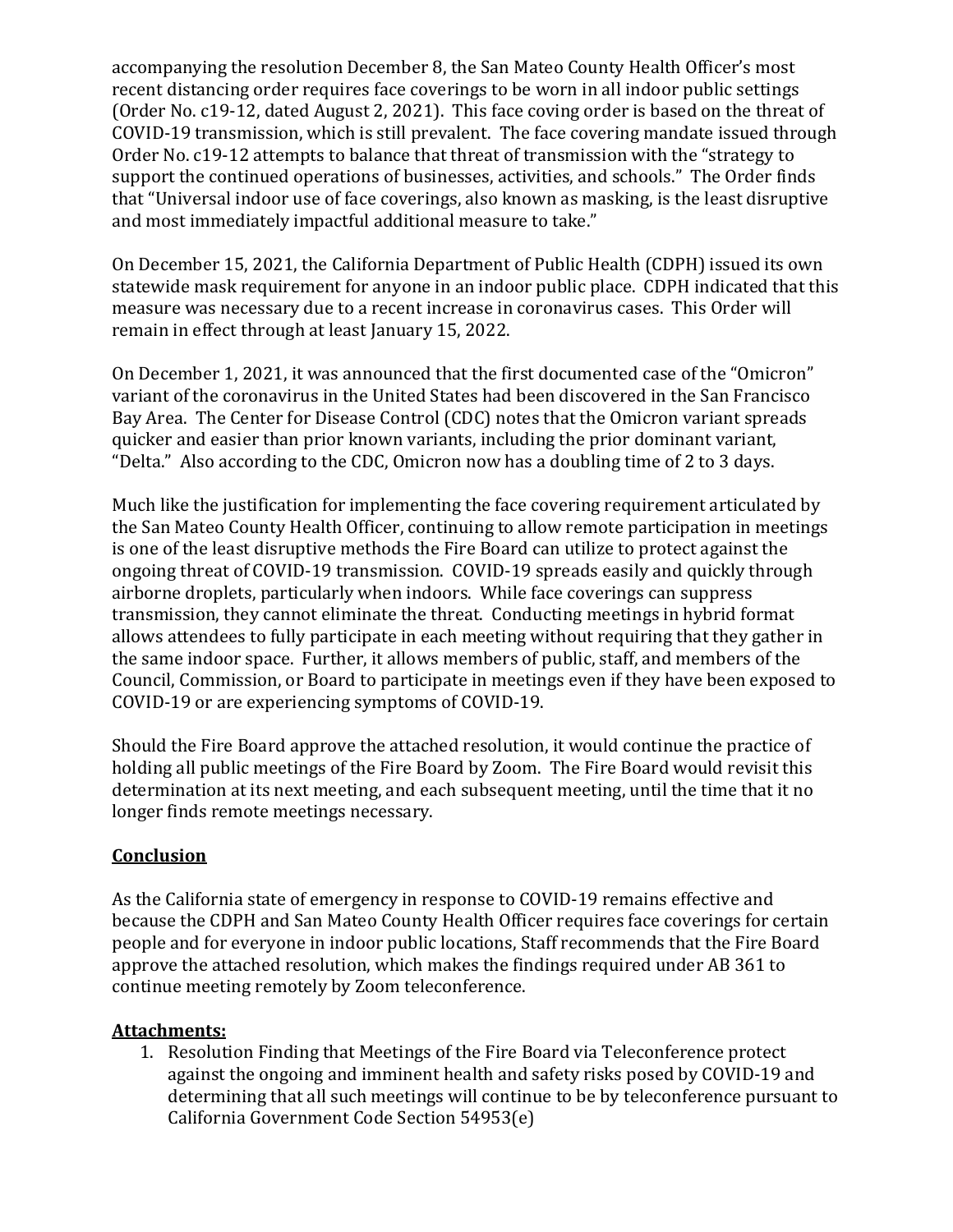# **RESOLUTION NO. 22-01**

# **RESOLUTION OF THE CENTRAL COUNTY FIRE DEPARTMENT FIRE BOARD FINDING THAT MEETINGS OF THE FIRE BOARD VIA TELECONFERENCE PROTECT AGAINST THE ONGOING AND IMMINENT HEALTH AND SAFETY RISKS POSED BY COVID-19 AND DETERMINING THAT ALL SUCH MEETINGS WILL CONTINUE TO BE BY TELECONFERENCE PURSUANT TO CALIFORNIA GOVERNMENT CODE SECTION 54953(e)**

**WHEREAS,** on March 4, 2020, the Governor declared a state of emergency in response to the COVID-19 pandemic and California remains in a declared state of emergency; and

**WHEREAS**, on March 17, 2020, the Governor issued Executive Order N-29-20, temporarily suspending certain provisions of the Ralph M. Brown Act to allow local agencies to hold public meetings teleconference; and

**WHEREAS,** through subsequent Executive Orders, local agencies were able to continue holding public meetings by teleconference through September 30, 2021; and

**WHEREAS,** on an emergency basis, on September 16, 2021, the State adopted AB 361, codified at California Government Code Section 54953, which allows local agencies to continue meeting by teleconference under certain circumstances and after making certain findings; and

**WHEREAS,** the Central County Fire Department Fire Board has met by videoconference since March 2020 and found it to be an effective method of receiving public input, holding deliberations, and conducting the general business of the Board; and

**WHEREAS,** remote meetings held by videoconference, which also allow attendees to participate by telephone, allow attendees of the meetings to avoid the risk of potential COVID-19 exposure and allows those that may have been exposed or experiencing symptoms of COVID-19 to participate in meetings without posing a threat to other attendees; and

**WHEREAS,** Order No. C19-12 of the San Mateo County Health Officer, which was issued August 2, 2021, remains in effect and "directs that face coverings shall be worn, regardless of vaccination status, over the mouth and nose, in all indoor public settings…"; and

**WHEREAS,** the San Mateo County Health Officer's Order No. c19-12 was based on new evidence on the B.1.617.2 (Delta) variant of the COVID-19 virus which led the Center for Disease Control (CDC) to recommend face coverings for fully-vaccinated persons in indoor public settings and the California Department of Public Health to recommend universal masking in indoor public settings; and

**WHEREAS,** due to an increase in coronavirus cases, on December 15, 2021, the California Department of Public Health issued a statewide requirement that all persons wear face coverings while in indoor public places through at least January 12, 2022; and

**WHEREAS,** on December 1, 2021, it was announced that the first documented case of the "Omicron" variant of the coronavirus in the United States had been discovered in the San Francisco Bay Area; and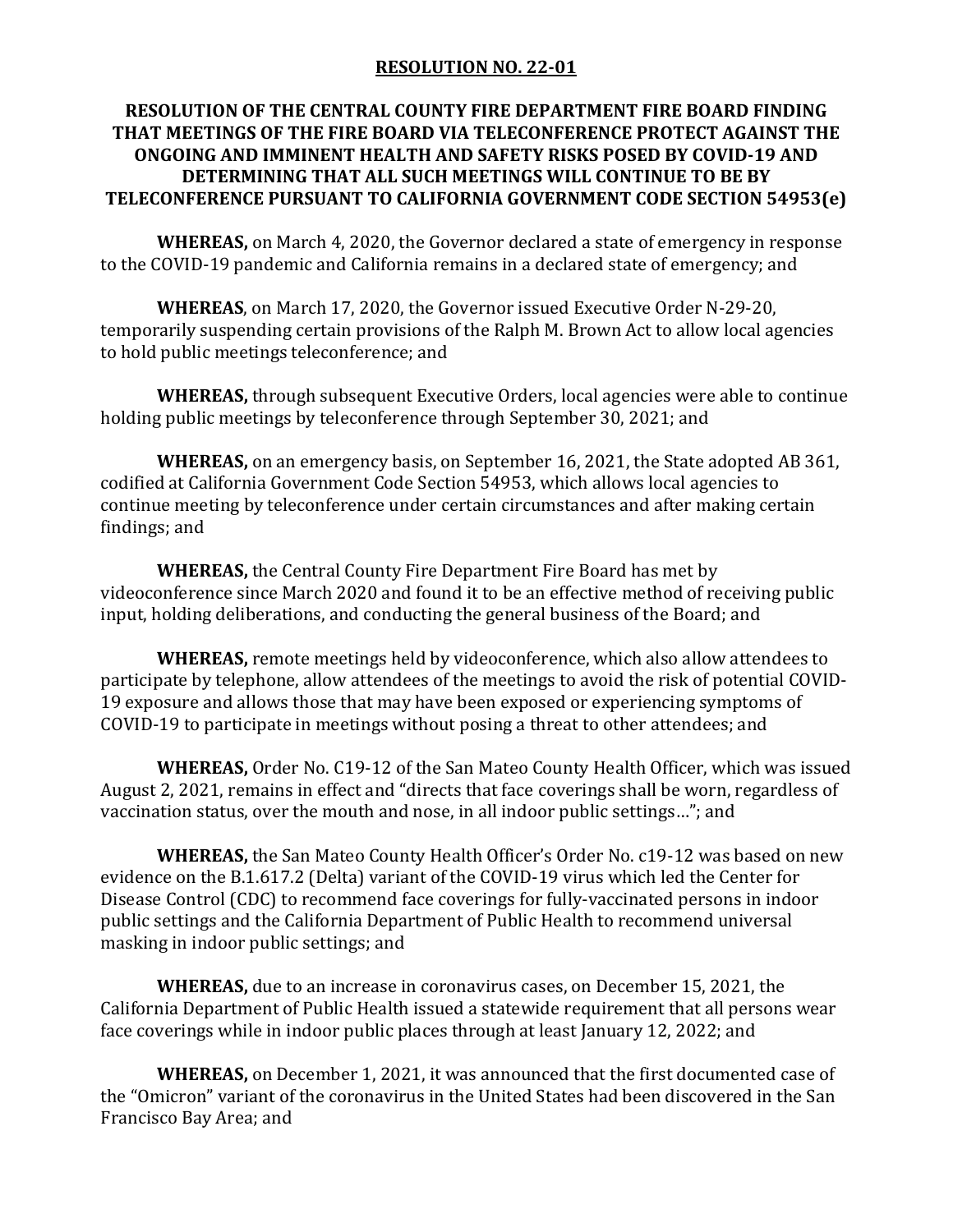**WHEREAS,** in a matter of weeks, Omicron became the dominant variant of COVID-19 and is believed to spread quicker and easier than prior known variants; and

**WHEREAS,** early research has shown that vaccinations are less effective in protecting against the Omicron variant than prior known variants; and

**WHEREAS,** on December 8, 2021, the Fire Board considered the imminent risk to the health and safety of attendees at in-person meetings and the distancing measures required and recommended by Federal, State, and local health officials; and

**WHEREAS,** after such consideration, the Fire Board directed by resolution adopted on December 8, 2021, that all meetings of the Fire Board would continue to be held remotely via Zoom videoconference; and

**WHEREAS,** the Fire Board has reconsidered its direction to continue meeting remotely and again finds that meeting remotely continues to be necessary due to the ongoing threat of COVID-19.

**NOW, THEREFORE, BE IT RESOLVED,** that Central County Fire Department Fire Board does find and declare as follows:

- 1. Since March 4, 2020, and continuing through the date of this Resolution, there has been a declared state of emergency in California in response to the COVID-19 pandemic; and
- 2. The California Department of Public Health currently requires face coverings to be worn in indoor public settings as a social distancing measure; and
- 3. Order No. c19-12 of the San Mateo County Health Officer requires face coverings be worn in all indoor public settings and recommends face coverings in other settings and for specific at-risk groups; and
- 4. Holding meetings in person creates an imminent risk to the health and safety of attendees because, as stated in Order No. c19-12 of the San Mateo County Health Officer, "household transmission and small gatherings are major drivers of COVID-19 transmission in San Mateo County"; and
- 5. Holding remote meetings by videoconference/teleconference will prevent the possibility of COVID-19 transmission during those meetings and allow those who are at-risk or potentially suffering COVID-19 symptoms to participate in meetings without physically attending.

**NOW, THEREFORE BE IT FURTHER RESOLVED,** that the Fire Board directs that, for at least the next thirty days, after which time the Fire Board will review and determine whether this action remains necessary to protect the health and safety of meeting attendees, the Fire Board shall hold meetings remotely by Zoom videoconference. Any public comment period at any such meeting shall allow comments from members of the public attending remotely in the same form and fashion as would be taken during an in-person meeting. If at any time during any such meeting the ability to broadcast the meeting and accept public comments from remote attendees is disrupted, the Fire Board shall recess until the disruption is resolved or continue the meeting to a later date when videoconference/teleconference participation can be restored.